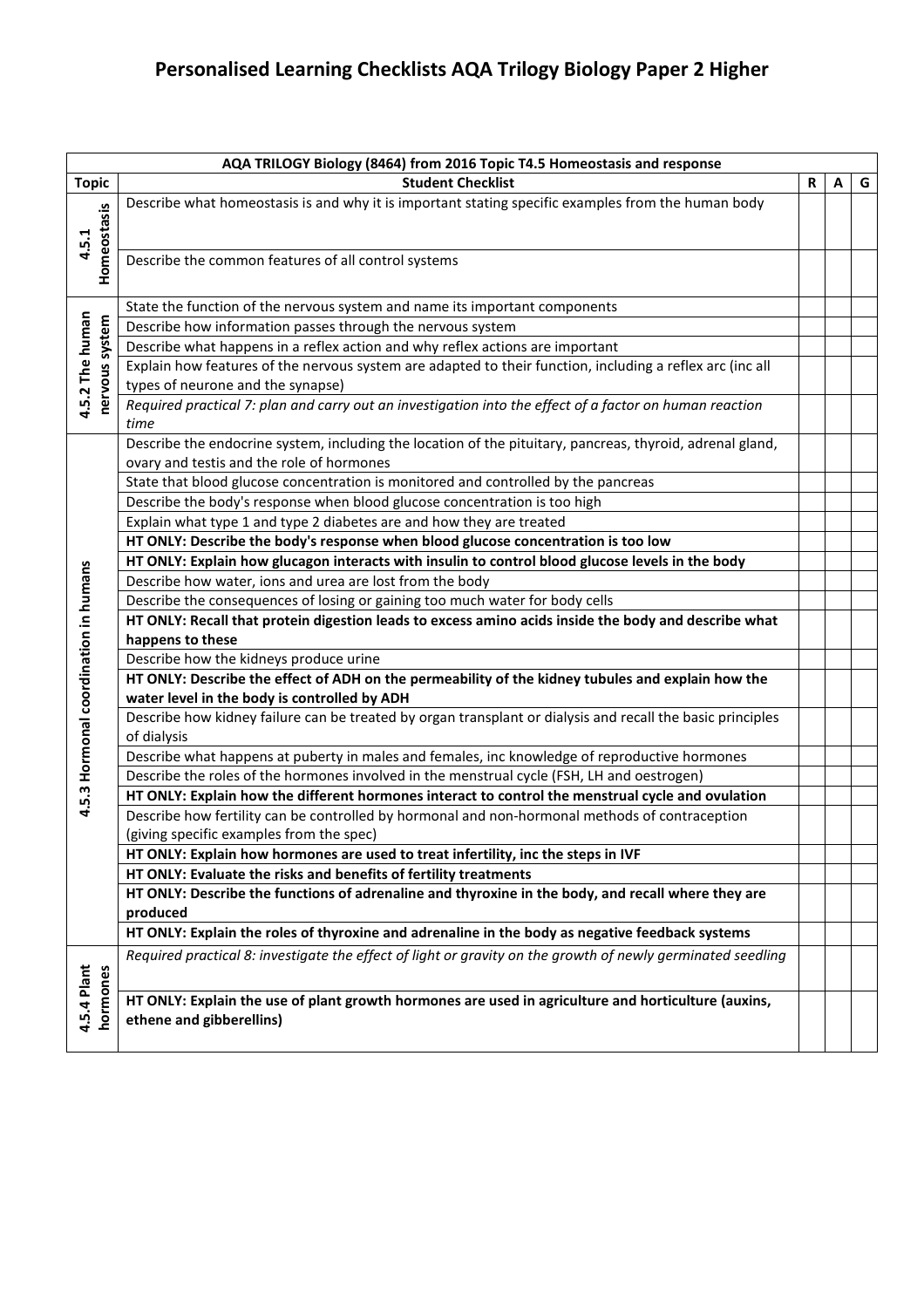## **Personalised Learning Checklists AQA Trilogy Biology Paper 2 Higher**

|                               | AQA TRILOGY Biology (8464) from 2016 Topic T4.6 Inheritance, variation and evolution                   |   |   |   |
|-------------------------------|--------------------------------------------------------------------------------------------------------|---|---|---|
| <b>Topic</b>                  | <b>Student Checklist</b>                                                                               | R | A | G |
|                               | Describe features of sexual and asexual reproduction                                                   |   |   |   |
|                               | Describe what happens during meiosis and compare to mitosis                                            |   |   |   |
|                               | Describe what happens at fertilisation                                                                 |   |   |   |
|                               | Describe the structure of DNA and its role in storing genetic information inside the cell              |   |   |   |
|                               | Explain the term 'genome' and the importance of the human genome (specific examples from spec only)    |   |   |   |
|                               | Describe how characteristics are controlled by one or more genes, including examples                   |   |   |   |
|                               | Explain important genetic terms: gamete, chromosome, gene, allele, genotype, phenotype, dominant,      |   |   |   |
|                               | recessive, homozygous and heterozygous                                                                 |   |   |   |
|                               | Explain and use Punnet square diagrams, genetic crosses and family trees                               |   |   |   |
| 4.6.1 Reproduction            | HT ONLY: Construct Punnet square diagrams to predict the outcomes of a monohybrid cross                |   |   |   |
|                               | Describe cystic fibrosis and polydactyly as examples of inherited disorders                            |   |   |   |
|                               | Evaluate social, economic and ethical issues concerning embryo screening when given appropriate        |   |   |   |
|                               | information                                                                                            |   |   |   |
|                               | Describe how the chromosomes are arranged in human body cells, including the function of the sex       |   |   |   |
|                               | chromosomes                                                                                            |   |   |   |
|                               | Explain how sex is determined and carry out a genetic cross to show sex inheritance                    |   |   |   |
|                               | Describe what variation is and how it can be caused within a population                                |   |   |   |
|                               | Describe mutations and explain their influence on phenotype and changes in a species                   |   |   |   |
|                               | Explain the theory of evolution by natural selection                                                   |   |   |   |
|                               | Describe how new species can be formed                                                                 |   |   |   |
|                               | Describe what selective breeding is                                                                    |   |   |   |
|                               | Explain the process of selective breeding, including examples of desired characteristics and risks     |   |   |   |
|                               | associated with selective breeding                                                                     |   |   |   |
|                               | Describe what genetic engineering is, including examples, and how it is carried out                    |   |   |   |
| 4.6.2 Variation and evolution | Explain some benefits, risks and concerns related to genetic engineering                               |   |   |   |
|                               | HT ONLY: Explain the process of genetic engineering, to include knowledge of enzymes and vectors       |   |   |   |
| 4.6.3 The development         | Describe some sources of evidence for evolution                                                        |   |   |   |
| understanding of              | Describe what fossils are, how they are formed and what we can learn from them                         |   |   |   |
|                               | Explain why there are few traces of the early life forms, and the consequences of this in terms of our |   |   |   |
|                               | understanding of how life began                                                                        |   |   |   |
|                               | Describe some of the causes of extinction                                                              |   |   |   |
|                               | Describe how antibiotic-resistant strains of bacteria can arise and spread (inc MRSA)                  |   |   |   |
| Ⴆ                             | Describe how the emergence of antibiotic-resistant bacteria can be reduced and controlled, to include  |   |   |   |
|                               | the limitations of antibiotic development                                                              |   |   |   |
| Classification<br>4.6.4       | Describe how organisms are named and classified in the Linnaean system                                 |   |   |   |
|                               | Describe and interpret evolutionary trees                                                              |   |   |   |
|                               | Explain how scientific advances have led to the proposal of new models of classification, inc three-   |   |   |   |
|                               | domain system                                                                                          |   |   |   |